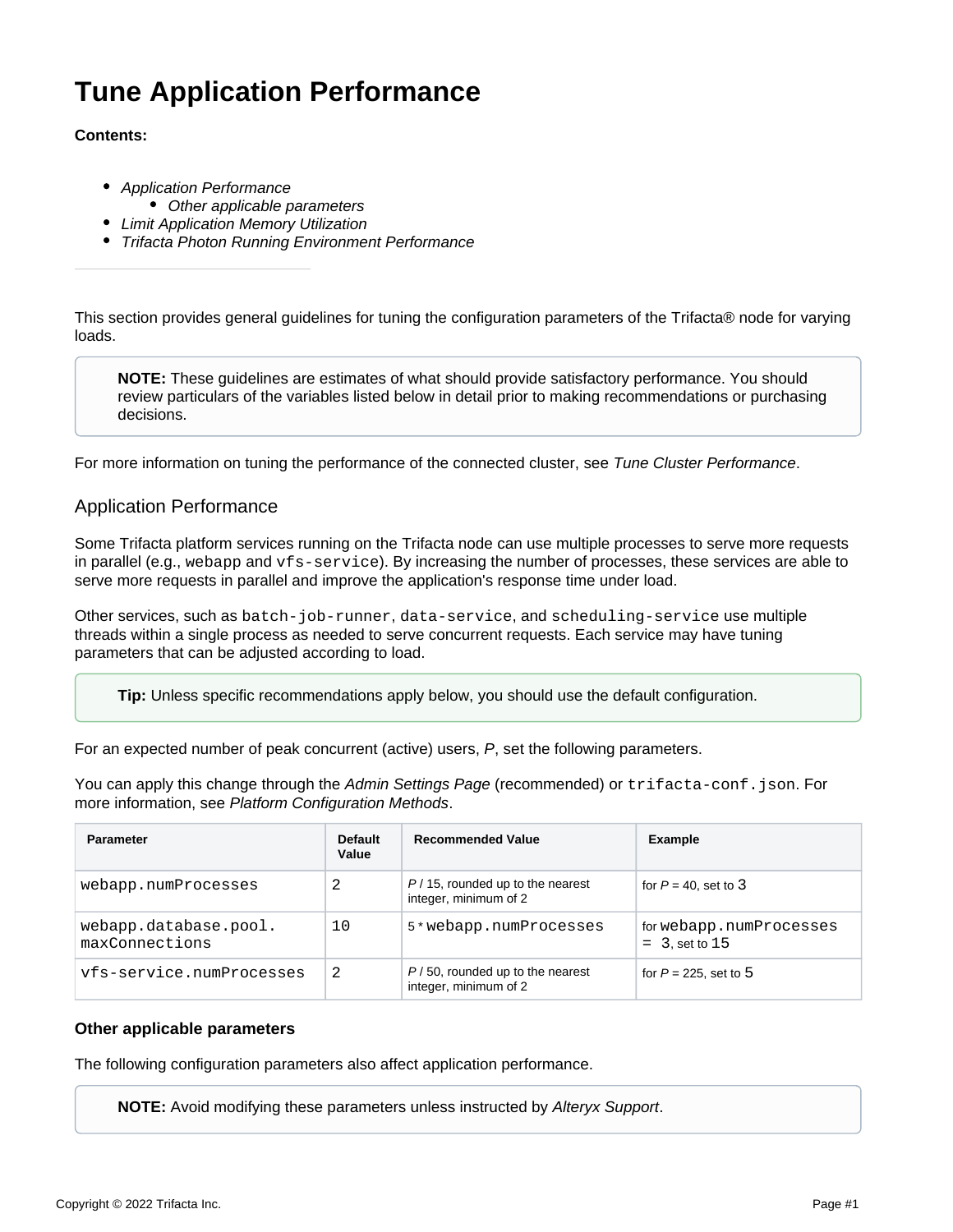| <b>Parameter</b>                                                      | <b>Default Value</b> |
|-----------------------------------------------------------------------|----------------------|
| batch-job-runner.systemProperties.httpMaxConnectionsPerDestination 50 |                      |

## <span id="page-1-0"></span>Limit Application Memory Utilization

Several Trifacta node services allow limitations on memory utilization by varying their JVM configuration's -Xmx v alue. These can be limited by modifying the following parameters:

| <b>Parameter</b>             | <b>Default Configuration</b> |
|------------------------------|------------------------------|
| batch-job-runner.jvmOptions  | $-Xmx1024m$                  |
| data-service.jvmOptions      | $-Xmx128m$                   |
| spark-job-service.jvmOptions | -Xmx128m                     |

Other services have low memory requirements.

## <span id="page-1-1"></span>Trifacta Photon Running Environment Performance

Jobs run on the Trifacta node and "Quick Scan" samples are executed by the Trifacta Photon running environment embedded on the Trifacta node, running alongside the application itself. Two main parameters can be used to tune concurrency of job execution and throughput of individual jobs:

| <b>Parameter</b>                   | <b>Description</b>                                                                          | <b>Default</b> |
|------------------------------------|---------------------------------------------------------------------------------------------|----------------|
| batchserver.workers.<br>photon.max | Maximum number of simultaneous Trifacta Photon processes; once exceeded,<br>jobs are queued | -2             |
| photon.numThreads                  | Number of threads used by each Trifacta Photon process                                      | 4              |

Increasing the number of concurrent processes allows more users' jobs to execute concurrently. However, it also leads to resource contention among the jobs and the application services.

Trifacta Photon execution is purely in memory. It does not spill to disk when the total data size exceeds available memory. As a result, you should configure limits on memory utilization by Trifacta Photon. If a job exceeds the configured memory threshold, it is killed by a parent process tasked with monitoring the job.

| <b>Parameter</b>                                         | <b>Description</b>                                                                                                 | <b>Default</b> |
|----------------------------------------------------------|--------------------------------------------------------------------------------------------------------------------|----------------|
| batchserver.workers.photon.<br>memoryMonitorEnabled      | Set true to enable the monitor, and set to false (limited only by<br>operating system) otherwise                   | true           |
| batchserver.workers.photon.<br>memoryPercentageThreshold | Percentage of available system memory that each Photon process can use<br>(if photon.memoryMonitorEnabled is true) | 50             |

**A reasonable rule of thumb:** the input data size should not exceed one tenth of the job's memory limit. This rule of thumb accounts for joins and pivots and other operations that can increase memory usage over the data size. However, this parameter is intended as a safeguard; it is unlikely that all running jobs would approach the memory limit simultaneously. So you should "oversubscribe" and use slightly more than (100 / batchserver.workers.photon.max) for this threshold.

In addition to a memory threshold, execution time of any Photon job can also be limited via the following parameters:

**Parameter Description Default**